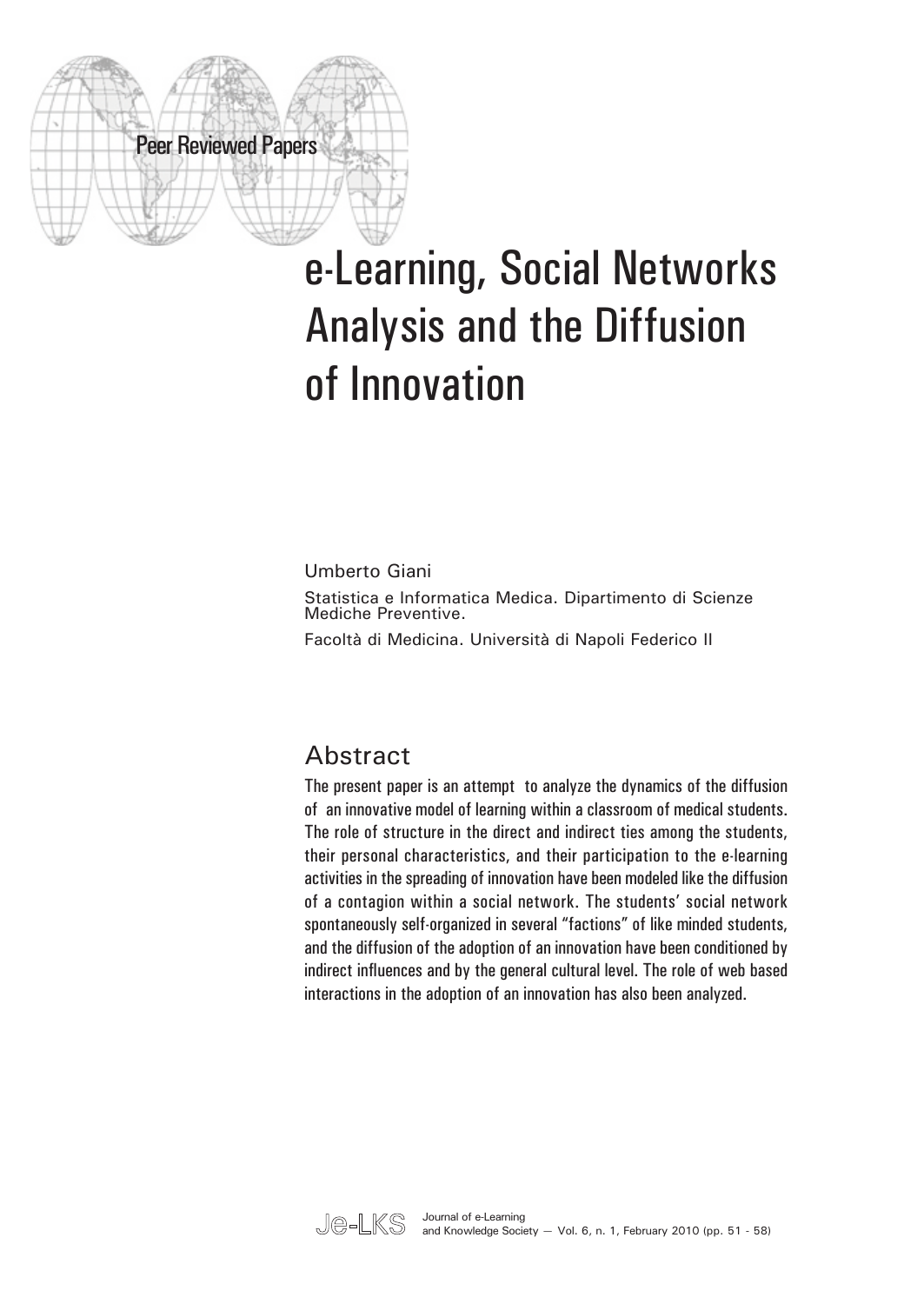#### 1 Introduction

According to the model of participation, learning is the process of becoming a member of a community by the participation to cultural events and social activities (Lave & Wenger, 1991). Direct and indirect interactions among the members of a given society affect the diffusion of beliefs, opinions, knowledge that in turn affect the dynamics of the interactions (Giani, 2005). From this point of view, the learner is an entire social system that can be described at several levels of details: i.e. from dyads of individuals to the humankind (Giani, 2008). By using a metaphor, one can hypothesize that a social learning network behaves like a sort of diffuse brain where the connectivity of the "neurons" (individuals or agents) causes the emergence of the macroscopic properties of the system. It is reasonable to suppose that web based learning can provide further information about the typologies of significant interactions among the members of a learning community.

Thus, the problem is to grasp the associations between the relational structure of the agents and the diffusion of culture and knowledge. In particular, it is crucial to understand the balance between personal and social factors and the role of e-learning in the development of creative learning. According to the social network analysis each actor influences many significant "others" and, in turn, is influenced by other actors. Thus, the structural properties of the network cannot be deduced from the behavior of the single actors.

The similarity of knowledge and beliefs among the actors of the learning process is probably at the same time the main factor that induces people to form groups and the result of the interactions within the groups. These interactions reinforce the similarity intra-group behaviors and knowledge. In fact, according to the social learning theory (Omrod, 2999) and the social interdependence theory of cooperative learning (Skon *et al.*, 1981), people learn through the observation, imitation and the adoption of behaviors of "significant others" by means of the joint participation to events and meetings that create links among agents who create in turn links among events. From this point of view, the participation to the network activities is composed of a set of events that allow the connections between people and of people that create those events.

In this framework, interesting is the analysis of the role of the web in the dynamics of the diffusion of the adoption of an innovation within a learning community.

The present paper describes an application of a modification of the contagion theory (Ropoport, 1953) to the adoption of innovative models of learning with the aim of evaluating whether and in what extent the proneness of the members of the classroom to adopt innovations depends on the diffusion of the knowledge through the relational network.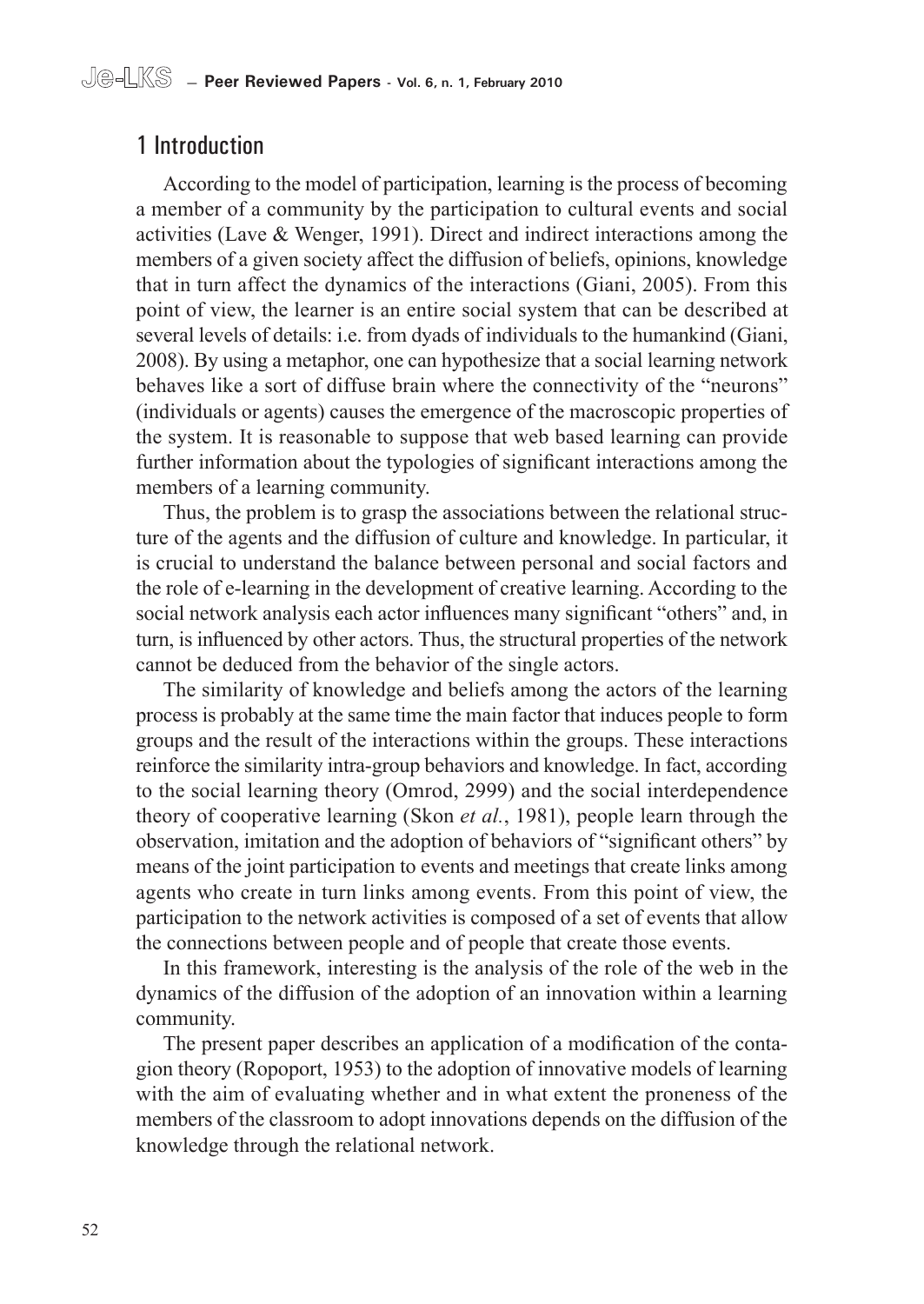#### 2 Materials e methods

The students of the course of Medical Statistics of the University of Naples were invited to register on DVLN<sup>1</sup>, an e-learning system based upon a socioconstructive and Problem Based Learning (PBL) approach (Giani, 1997; Giani, 2000). The course is based upon weekly vis-a-vis modules. At the beginning of the module the students are given the task of structuring an ill-structured problem that is open to different possible "interpretations". Then two lessons on specific statistical concepts that can help in structuring the problem are delivered. Finally, a plenary discussion is carried out. Between the start and the end of the week the students are enabled to interact through DVLN which allows to track the interactions of the users.

In the present work the following activities were monitored:

- Forum discussions
- Registration of interesting web sites
- Registration of glossary terms
- Citations of masterpieces, and philosophical or historical essays

In order to analyze the cultural attitudes of each student, the entrance scores to the Faculty of medicine were taken into account:

- General culture
- Biology
- Chemistry
- Mathematics

Each factor was dichotomized at the median value. Thus, each student was described with a set of eight binary personal attributes plus the gender.

In order to evaluate the proneness towards the adoption of a creative way of learning, the students were offered the choice between two different types of final examination:

- A written pass-fail multiple choice test (Traditionalist student, T\_students)
- A written pass-fail multiple choice test plus an innovative group work (Innovators, I\_students).

Each group of I\_students was composed of four-five students who had to freely choose a health problem. Then, each student of the group had to audiotape the narrative of a patient suffering from the chosen health problem. Each narrative was transcribed by means of explicit typographic rules and was uplo-

<sup>1</sup> http://elearning.medicina.unina.it/DVLN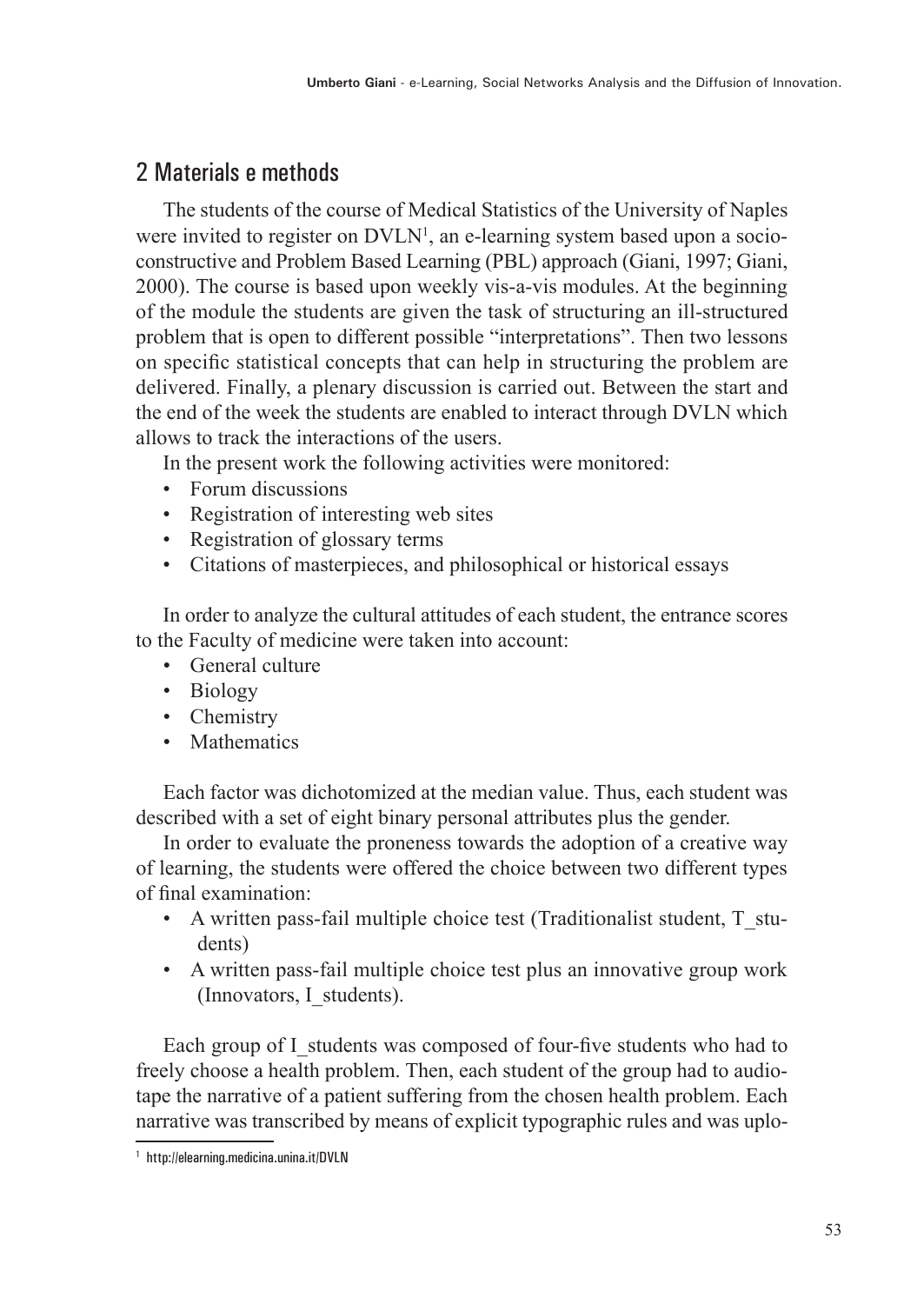aded onto MEANINGS<sup>2</sup>, a web based application which allows to analyze the narratives according to a multi-methodological approach (Giani, 2009).

In the present paper, the MEANINGS-based online version of content analysis (Bauer, 2007) was carried out. Thus, each student had to suggest a personal segmentation of the narrative into meaning units, and to discuss it with the other members of the group until a shared codification of the meaning units was negotiated. The result was discussed in a written document that was registered as a project on DVLN. This way all the projects were accessible to the classroom through the Project Gallery. Teachers and students were allowed to interact online in order to integrate, modify, criticize the projects until they assumed a final shared form.

At the end of the course the students were invited to mention other students with whom they had been in significant contact during the course. The I students had to exclude the students of their group.

Two different socio-matrices of social influence were defined: direct contacts,  $\omega_1$ , and indirect contacts,  $\omega_2$ .

Two different multiple logistic analyses were carried out in order to evaluate the effect of the two different socio-matrices upon the adoption of the innovation.

#### 3 Results

61.2% of the students adopted the innovation. Figure 1 shows the network of the direct significant contacts.

73% of the I\_students mentioned other I\_students, whereas 60% of T\_Students mentioned other T\_Students.

The relational structure was decomposed into seventeen different components formed by nodes connected to each other by different paths, but without connections with the nodes of other components.

<sup>2</sup> http://elearning.medicina.unina.it/associazioni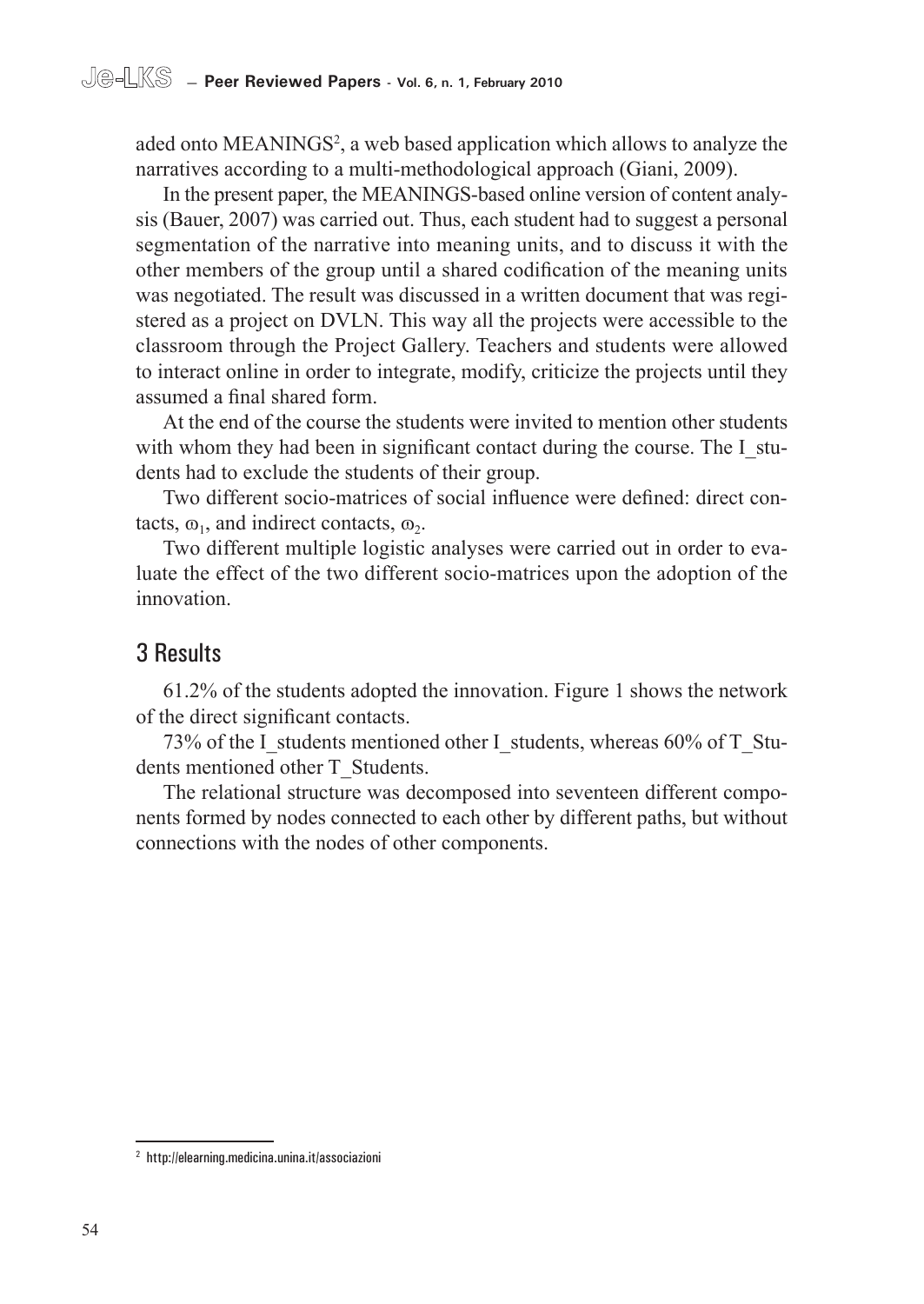

Fig. 1: Graph of the direct contacts: diamonds = 1 students; circles = T students. On the left the isolated students

The direct influence was not associated with the adoption of the innovation, whereas there was a statistically significant association with the indirect influence, gender, masterpieces citations, and general culture. (Table 1).

|                      | Factor                                 | 0 <sub>R</sub> | Lower<br>95% | Upper<br>95% |
|----------------------|----------------------------------------|----------------|--------------|--------------|
|                      | Direct social influence                | $2.74**$       | 1.59         | 4.74         |
|                      | Geder (M vs F)                         | $5.85**$       | 2.32         | 14.79        |
| Web based activities | Forum (High vs Low)                    | 0.88           | 0.25         | 3.14         |
|                      | Glossary (High vs Low)                 | 1.00           | 0.27         | 3.72         |
|                      | Web sites (High vs Low)                | 2.08           | 0.51         | 8.56         |
|                      | Masterpieces(High<br><b>VS</b><br>Low) | $5.55*$        | 1.02         | 30.24        |
| Cultural preferences | Culture (High vs Low)                  | $5.37*$        | 1.57         | 18.32        |
|                      | Biology (High vs Low)                  | 1.14           | 0.39         | 3.33         |
|                      | Chemistry (High vs Low)                | 0.67           | 0.13         | 3.43         |
|                      | Mathematics (High<br><b>VS</b><br>Low) | 2.04           | 0.68         | 6.11         |

TABLE 1 Multiple logistic regression. OR and 95% C.I.  $\cdot$ :  $p < 0.05$ ,  $\cdot$  $\cdot$ :  $p < 0.01$ .

#### 4 Discussion

The objective of the present paper was to understand the relative weights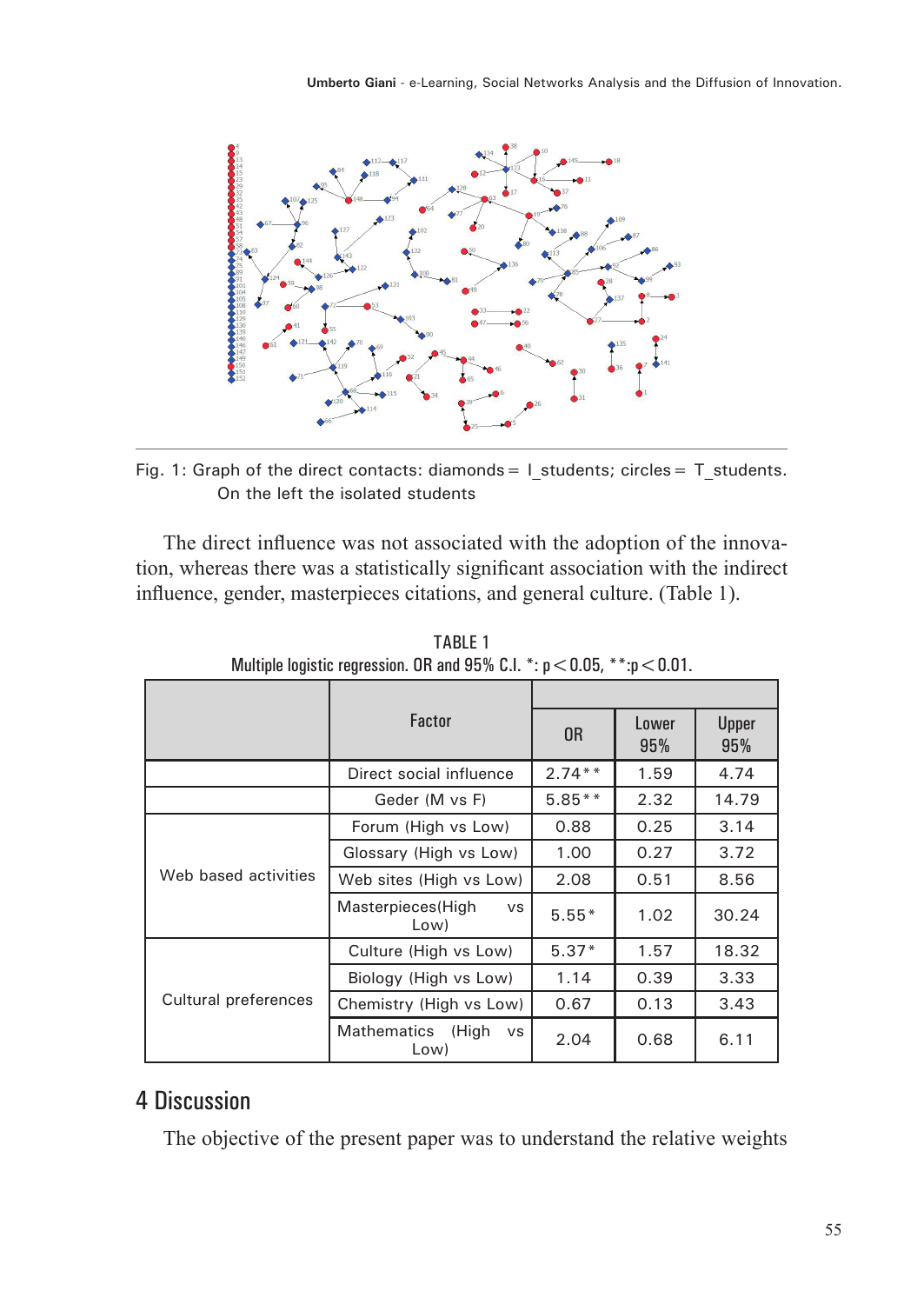of the personal attitudes and social influences on the adoption of an innovative and creative e-learning model.

Even though each student had been in a significant contact with one or two other students, one can observe some relational chains which allow the diffusion of knowledge and information among students not directly connected. This is the phenomenon known as the "power of weak ties" (Granovetter, 1983). Moreover, the students' social network was characterized by several components, i.e. sub-networks without significant connections with students belonging to other components. Thus, the classroom self-organized in factions, each faction being composed of individuals that were in contact more than with the students belonging to different factions. This agrees with the observation that human beings tend to self-organize in clan, factions, tribes, parties, scientific societies, on the basis of similar opinions, cultural interests, cognitive and learning styles, and so on (like-minded persons).

The I\_students mentioned preferentially significant contacts with other I Students, whereas the T\_students mentioned preferentially other T\_students. Thus, one can hypothesize that the students can be split into two different categories of students with similar cognitive and learning styles, attitude towards culture and knowledge, and so on.

The participation to the online activities can be considered as the space where like-minded people can meet and reinforce their common opinions and behaviors.

The indirect contagion was significantly associated to the adoption of the innovation. This means that the social influence manifests through more or less long chains of contacts of friends of friends through which the information flow is iterated several times so generating stable relational structures.

Among the personal factors, gender was associated to the adoption of the innovation: i.e. male showed a higher propensity to the innovation. This result can be explained by assuming that males have a higher proneness to explore new and potentially risky situations.

The general cultural level was statistically associated to the adoption of the innovation.

Regarding the participation to the web based e-learning activities, only the citations of historical and philosophical masterpieces was statistically associated to the adoption of the innovation. This result is somewhat surprising because the discussion forum is usually considered the crucial point of the elearning activities. Our data showed that the participation to discussion forum, and the suggestion of interesting web sites are not statistically associated to the adoption of the innovation, and represent a sort of interactive background that is common to the entire classroom.

Thus, one can hypothesize that individuals with a wide culture are more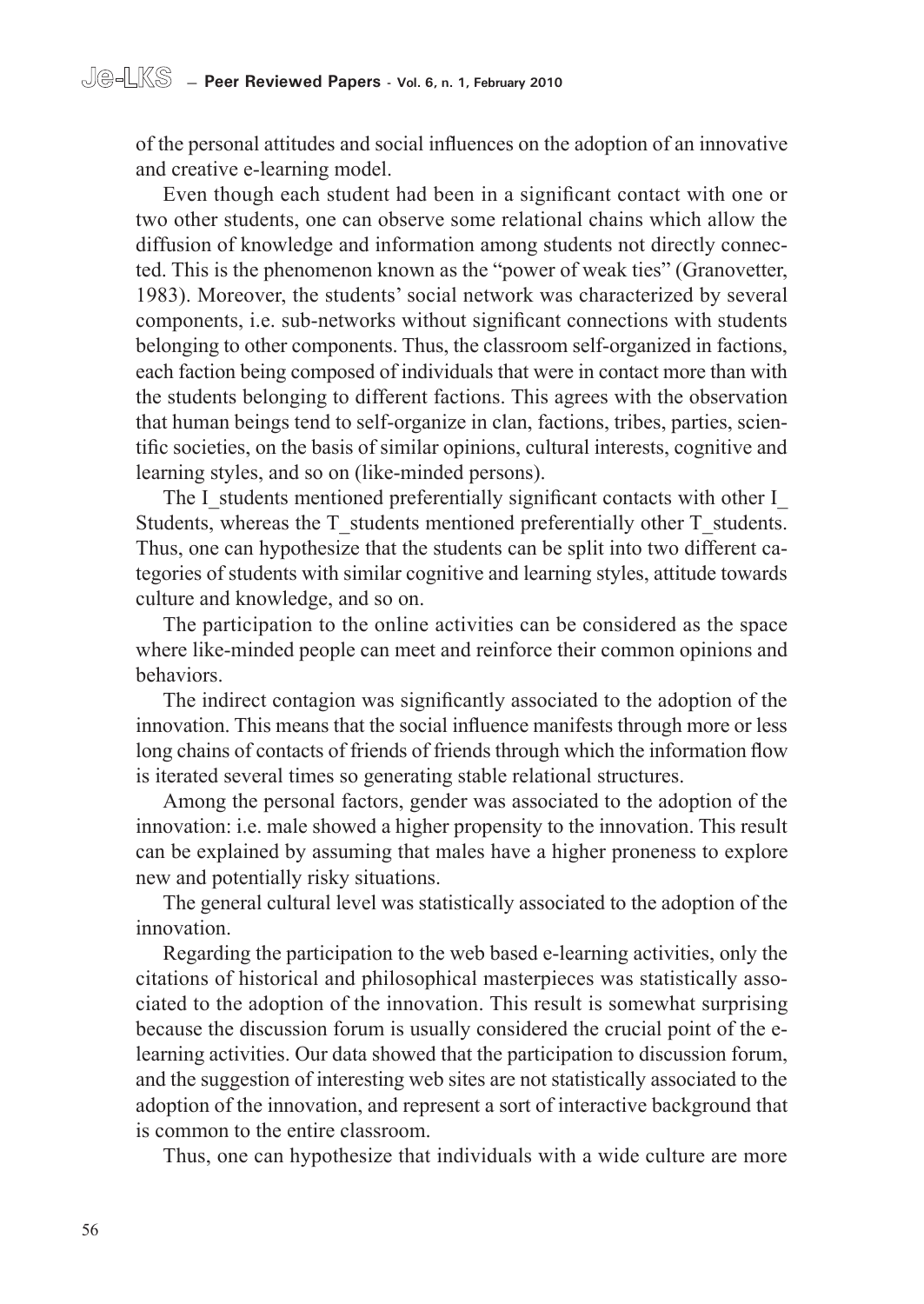prone to be involved in complex, innovative educational activities requiring a certain dose of creativity and risk.

In conclusion, in order to understand whether and how the social network affects individual learning and whether and how the interactions among the members of the network generate a network dynamics which facilitates or inhibits individual learning, the e-learning platforms should allow the elicitation of the structure of the relations among the students at the beginning of the course, and follow their temporal evolution in order to allow the teachers to develop educational interventions directly on the social network conceived as a whole. These platforms should contain procedures for eliciting the personal attitudes of the students, and in particular stimulating the development of general culture attitudes. Finally, it is necessary to develop reticular models of learning where the emphasis is posed upon the structure and dynamics of the network.

## **REFERENCES**

- Bauer MW (2007), *Content analysis. An introduction to its methodology,* Br J Sociol. 58,329-31.
- Giani U, Martone P. (1998), *Distance learning, Problem Based Learning and dynamic knowledge networks*. Int. J. Med. Inform. 50, 273-278.
- Giani U. (2005), *An epidemiological model of knowledge diffusion in virtual learning networks. An application to learning statistics in medicine*. Cybernetics and Systems 36,445-456.
- Giani U. (2008), *Social Network Analysis of an innovative Narrative-Evidence Based model of learning/teaching*. Biomedical statistics and Clinical epidemiology 2,87- 100.
- Giani U. (2009), *MEANINGS: analisi collaborativa a distanza delle narrative personali.*  In Giani U. (a cura di) Narrative Based Medicine e complessità. Napoli, Scriptaweb (http://scriptaweb.it).
- Granovetter MS. (1983), *The strength of weak ties. A network theory revisited,*  Sociological Theory 1,203-233.
- Lave J, Wenger E. (1991), *Situated Learning. Legitimate Peripheral Participation*. Cambridge: Cambridge University Press.
- Ormrod JE. (1999), *Human Learning (3rd ed.)*. Upper Saddle River, NJ: Prentice-Hall.
- Rapoport A. (1953), *Spread of information through a population with sociostructural bias.* I. Assumption of transitivity. Bulletin of Mathematical Biophysics 15,523- 533.
- Skon L, Johnson DW, Johnson R. (1981), *Cooperative peer interaction versus individual competition and individual efforts: effects on the acquisition of cognitive reasoning*